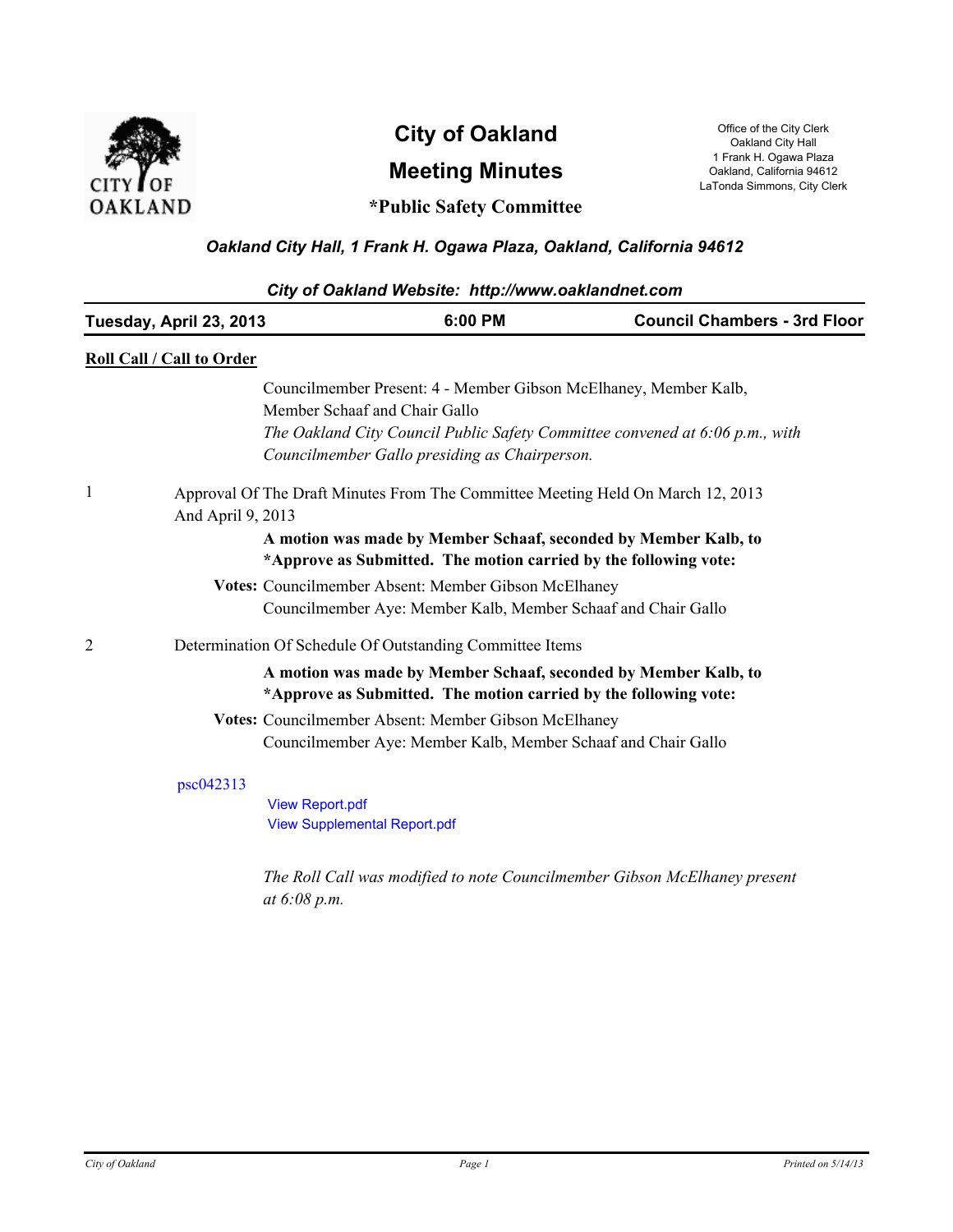| *Public Safety Committee |  |
|--------------------------|--|
|--------------------------|--|

| 3 | Subject:                                                                                           | 30 Day Recruitment Report                                                                                                                                                |  |  |  |  |
|---|----------------------------------------------------------------------------------------------------|--------------------------------------------------------------------------------------------------------------------------------------------------------------------------|--|--|--|--|
|   | From:                                                                                              | Councilmembers Desley Brooks And Patricia Kernighan                                                                                                                      |  |  |  |  |
|   |                                                                                                    | Recommendation: Receive A Monthly Informational Report From The Oakland Police                                                                                           |  |  |  |  |
|   | Department On Recruiting And Police Department Staffing Levels Over The Last 30 Days<br>07-1080-25 |                                                                                                                                                                          |  |  |  |  |
|   |                                                                                                    | A motion was made by Member Kalb, seconded by Member Schaaf, that                                                                                                        |  |  |  |  |
|   |                                                                                                    | this matter be *Received and Forwarded to the Meeting of the Oakland<br>City Council, due back on May 7, 2013 as a Consent Item. The motion                              |  |  |  |  |
|   |                                                                                                    | carried by the following vote:                                                                                                                                           |  |  |  |  |
|   |                                                                                                    |                                                                                                                                                                          |  |  |  |  |
|   |                                                                                                    | Votes: Councilmember Aye: Member Gibson McElhaney, Member Kalb, Member<br>Schaaf and Chair Gallo                                                                         |  |  |  |  |
|   |                                                                                                    | The Committee also directed staff to:                                                                                                                                    |  |  |  |  |
|   |                                                                                                    | 1. Include the reasons for attrition in monthly staffing report;                                                                                                         |  |  |  |  |
|   |                                                                                                    | 2. Provide reasons for why academy recruits are not successful in completing                                                                                             |  |  |  |  |
|   |                                                                                                    | training in a separate report; and                                                                                                                                       |  |  |  |  |
|   |                                                                                                    | 3. Provide an informational memo as to when the Director and Volunteer                                                                                                   |  |  |  |  |
|   |                                                                                                    | Coordinator positions of Oakland Animal Services will be filled.                                                                                                         |  |  |  |  |
|   |                                                                                                    | This item was taken before Item 5.<br><b>View Report.pdf</b>                                                                                                             |  |  |  |  |
|   |                                                                                                    |                                                                                                                                                                          |  |  |  |  |
|   |                                                                                                    | DUE TO THE PRESENCE OF COUNCILMEMBER BROOKS, A QUORUM                                                                                                                    |  |  |  |  |
|   |                                                                                                    | OF THE CITY COUNCIL WAS NOTED, AND A MOTION WAS MADE AND                                                                                                                 |  |  |  |  |
|   |                                                                                                    | SECONDED TO ADJOURN THE MEETING OF THE PUBLIC SAFETY                                                                                                                     |  |  |  |  |
|   |                                                                                                    | COMMITTEE, AND TO CONVENE AS A SPECIAL MEETING OF THE FULL                                                                                                               |  |  |  |  |
|   |                                                                                                    | COUNCIL AT 6:09 P.M.                                                                                                                                                     |  |  |  |  |
| 4 | Subject:                                                                                           | Prospective Handgun Owner Letters                                                                                                                                        |  |  |  |  |
|   | From:                                                                                              | <b>Councilmember Desley Brooks</b>                                                                                                                                       |  |  |  |  |
|   |                                                                                                    | Recommendation: Adopt A Resolution Urging The City Administrator To Request That The<br>Chief Of Police Send Letters To Prospective Handgun Purchasers Who Reside In The |  |  |  |  |
|   |                                                                                                    | Jurisdiction Informing Them Of Their Responsibilities As Firearm Owners                                                                                                  |  |  |  |  |
|   | 12-0232                                                                                            |                                                                                                                                                                          |  |  |  |  |
|   |                                                                                                    | A motion was made by Member Kalb, seconded by Member Schaaf, that                                                                                                        |  |  |  |  |
|   |                                                                                                    | this matter be *Approve as Amended the Recommendation of Staff, and                                                                                                      |  |  |  |  |
|   |                                                                                                    | Forward to the Meeting of the Oakland City Council, due back on May 7,                                                                                                   |  |  |  |  |
|   |                                                                                                    | 2013 as a Non-Consent Item. The motion carried by the following vote:                                                                                                    |  |  |  |  |
|   |                                                                                                    | Votes: Councilmember Aye: Member Gibson McElhaney, Member Kalb, Member                                                                                                   |  |  |  |  |
|   |                                                                                                    | Schaaf and Chair Gallo                                                                                                                                                   |  |  |  |  |
|   |                                                                                                    | The resolution was amended to replace "requesting the City Administrator ask"                                                                                            |  |  |  |  |
|   |                                                                                                    | with "urging the City Administrator to request."                                                                                                                         |  |  |  |  |
|   |                                                                                                    | This item was taken after Item 2.                                                                                                                                        |  |  |  |  |
|   |                                                                                                    |                                                                                                                                                                          |  |  |  |  |

[View Report.pdf](http://oakland.legistar.com/gateway.aspx?M%3dF&ID53d31047.pdf) [View Supplemental.pdf](http://oakland.legistar.com/gateway.aspx?M%3dF&ID53d31325.pdf) [View Supplemental Report.pdf](http://oakland.legistar.com/gateway.aspx?M%3dF&ID53d31378.pdf) [View Supplemental Report.pdf](http://oakland.legistar.com/gateway.aspx?M%3dF&ID53d31383.pdf)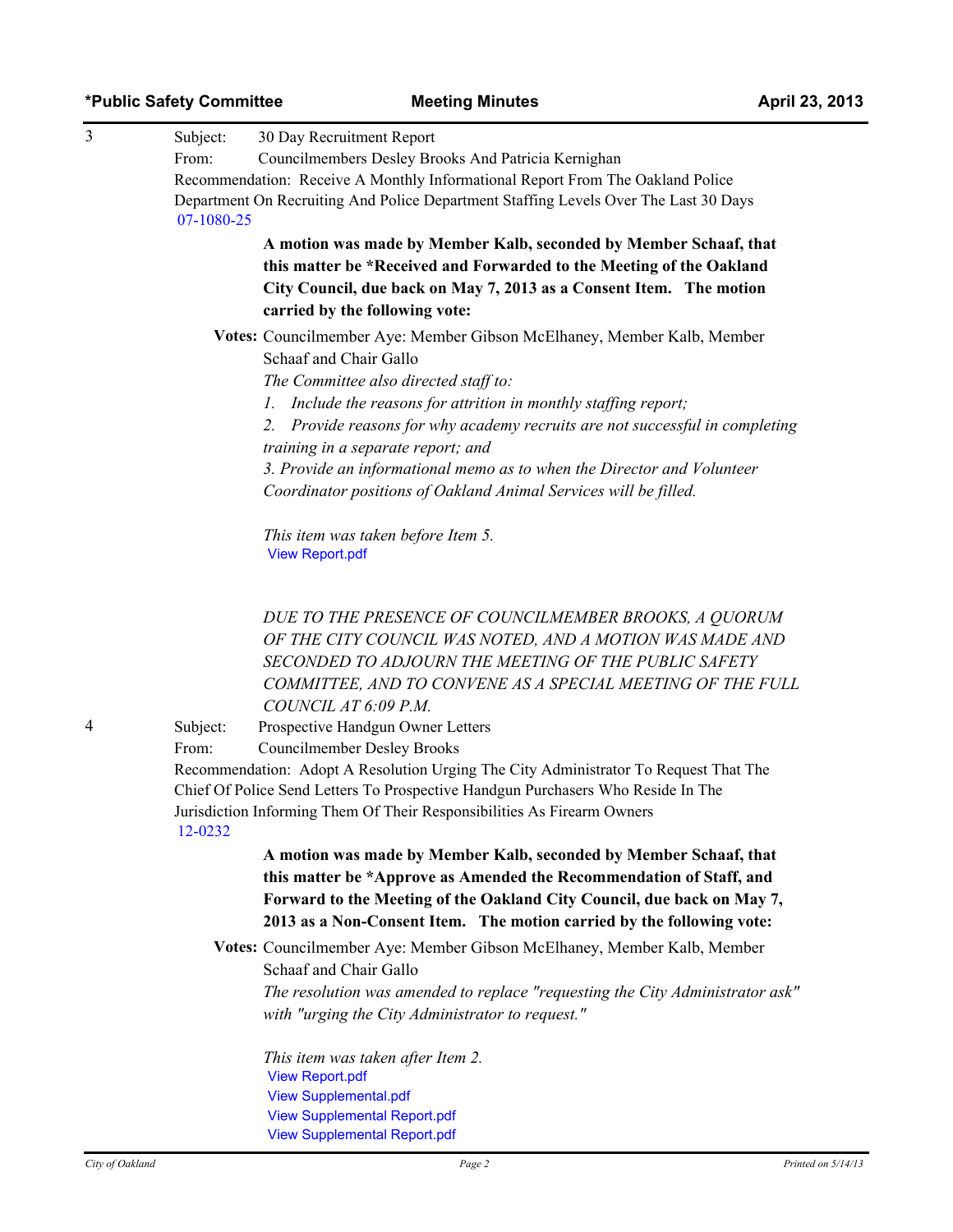### *THE SPECIAL MEETING OF THE CITY COUNCIL ADJOURNED AT 6:20 P.M. AND RECONVENED AS THE PUBLIC SAFETY COMMITTEE.*

5 Subject: Report From Franklin E. Zimring

From: Councilmember Libby Schaaf

Recommendation: Receive An Informational Report From Franklin E. Zimring, U.C. Berkeley William G. Simon Professor Of Law And Wolfen Distinguished Scholar, On What Can Oakland Learn From New York And Other Cities About Reducing Crime [12-0359](http://oakland.legistar.com/gateway.aspx/matter.aspx?key=22119)

## **A motion was made by Member Schaaf, seconded by Member Gibson McElhaney, that this matter be \*Received and Filed. The motion carried by the following vote:**

**Votes:** Councilmember Aye: Member Gibson McElhaney, Member Kalb, Member Schaaf and Chair Gallo *This item was taken after Item 4.*

#### [View Report.pdf](http://oakland.legistar.com/gateway.aspx?M%3dF&ID53d31305.pdf)

6 Subject: Alameda County Abandoned Vehicle Abatement Authority (AVA) From: Oakland Police Department

Recommendation: Adopt A Resolution Authorizing: 1) The Extension Of The Alameda County Vehicle Abatement Authority (AVA) Until May 31, 2023; 2) The City Administrator Or Her Designee To Continue The Oakland Police Department's Participation In The AVA; And 3) Authorizing The City Administrator Or Her Designee To Accept The City Of Oakland's Share Of California State Vehicle Registration Service Fee Funds As Authorized By Vehicle Code Section 9250.7 And Distributed Through The AVA [12-0421](http://oakland.legistar.com/gateway.aspx/matter.aspx?key=22207)

> **A motion was made that this matter be \*Approve the Recommendation of Staff, and Forward to the Meeting of the Oakland City Council, due back on May 7, 2013 as a Consent Item. The motion carried by the following vote:**

**Votes:** Councilmember Aye: Member Gibson McElhaney, Member Kalb, Member Schaaf and Chair Gallo

*The Committee directed staff to provide a future report regarding the Vehicle Abatement law and what entities have jurisdiction to make possible changes to the law.*

[View Report.pdf](http://oakland.legistar.com/gateway.aspx?M%3dF&ID53d31281.pdf)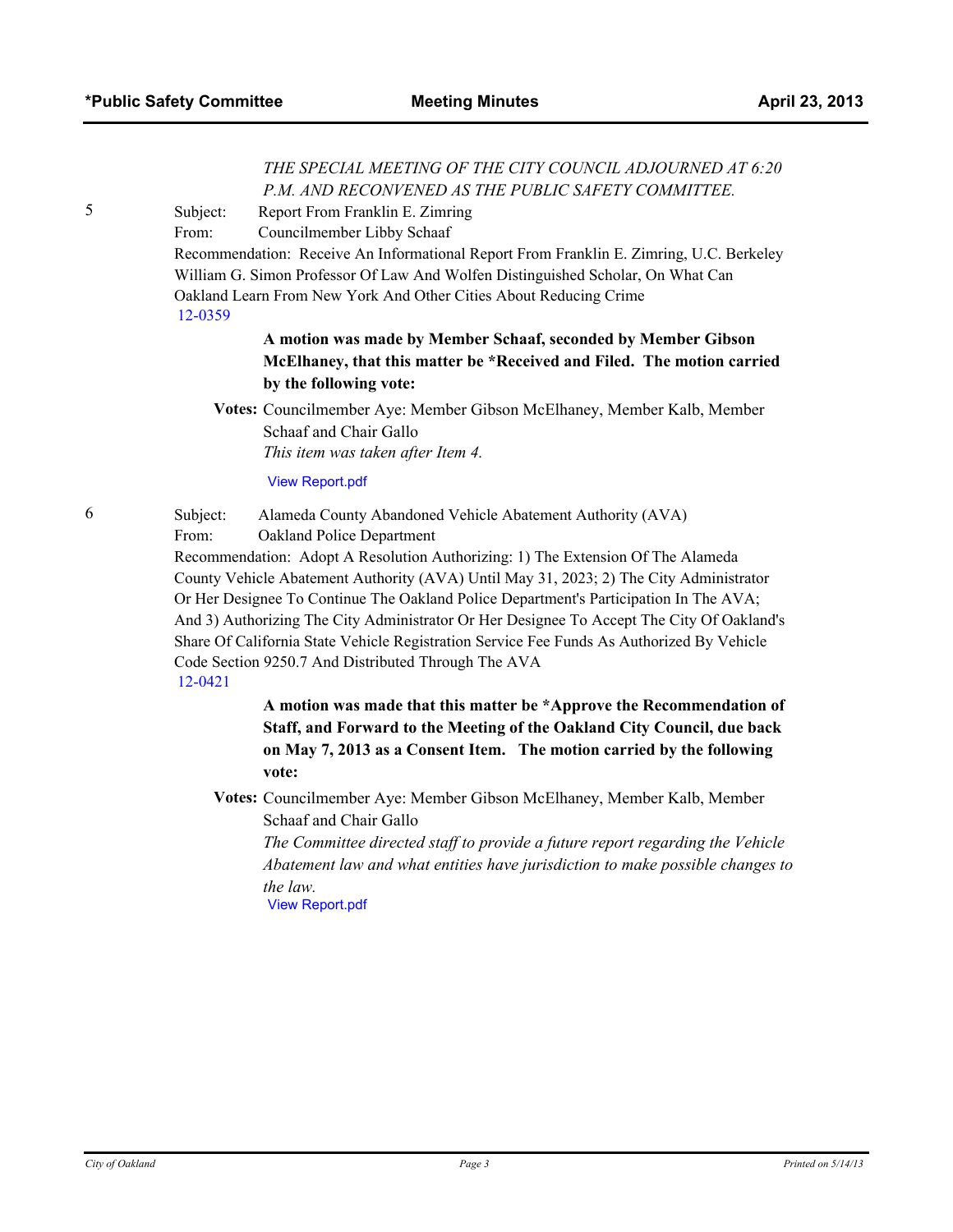## **\*Public Safety Committee Meeting Minutes April 23, 2013**

| $\overline{7}$<br>Subject:<br>Edward Byrne Memorial Justice Local Assistance Grant (JAG) |                                                                                                                                                                                                                                                                                                                                                                                                                                                                                                                                                                                                                                                                                                                                                                                                               |  |  |  |  |
|------------------------------------------------------------------------------------------|---------------------------------------------------------------------------------------------------------------------------------------------------------------------------------------------------------------------------------------------------------------------------------------------------------------------------------------------------------------------------------------------------------------------------------------------------------------------------------------------------------------------------------------------------------------------------------------------------------------------------------------------------------------------------------------------------------------------------------------------------------------------------------------------------------------|--|--|--|--|
| From:<br>Oakland Police Department                                                       |                                                                                                                                                                                                                                                                                                                                                                                                                                                                                                                                                                                                                                                                                                                                                                                                               |  |  |  |  |
|                                                                                          | Recommendation: Adopt A Resolution Authorizing The City Administrator Or Her Designee<br>To: 1) Enter Into A Grant Agreement With The U.S. Department Of Justice, Office Of Justice<br>Programs, Bureau Of Justice Assistance, Edward Byrne Memorial Justice Assistance Grant<br>Local Program Funds For The Period Of July 1, 2012 Through June 30, 2013 (FY 2012-2013<br>JAG Funds); And 2) To Accept, Appropriate, And Administer FY 2012-2013 JAG Fund<br>Allocations In An Amount Not To Exceed Five Hundred And Thirty Six Thousand, And Thirty<br>Six Dollars (\$536,036) To Supplement Frontline Policing Services For The Oakland Police<br>Department; And 3) Expend Funds In Accord With The JAG Fund Spending Plan<br>12-0430<br>A motion was made by Member Gibson McElhaney, seconded by Member |  |  |  |  |
|                                                                                          |                                                                                                                                                                                                                                                                                                                                                                                                                                                                                                                                                                                                                                                                                                                                                                                                               |  |  |  |  |
|                                                                                          |                                                                                                                                                                                                                                                                                                                                                                                                                                                                                                                                                                                                                                                                                                                                                                                                               |  |  |  |  |
|                                                                                          |                                                                                                                                                                                                                                                                                                                                                                                                                                                                                                                                                                                                                                                                                                                                                                                                               |  |  |  |  |
|                                                                                          |                                                                                                                                                                                                                                                                                                                                                                                                                                                                                                                                                                                                                                                                                                                                                                                                               |  |  |  |  |
|                                                                                          |                                                                                                                                                                                                                                                                                                                                                                                                                                                                                                                                                                                                                                                                                                                                                                                                               |  |  |  |  |
|                                                                                          |                                                                                                                                                                                                                                                                                                                                                                                                                                                                                                                                                                                                                                                                                                                                                                                                               |  |  |  |  |
|                                                                                          |                                                                                                                                                                                                                                                                                                                                                                                                                                                                                                                                                                                                                                                                                                                                                                                                               |  |  |  |  |
|                                                                                          |                                                                                                                                                                                                                                                                                                                                                                                                                                                                                                                                                                                                                                                                                                                                                                                                               |  |  |  |  |
|                                                                                          | Schaaf, that this matter be *Approve the Recommendation of Staff, and<br>Forward to the Meeting of the Oakland City Council, due back on May 7,                                                                                                                                                                                                                                                                                                                                                                                                                                                                                                                                                                                                                                                               |  |  |  |  |
|                                                                                          |                                                                                                                                                                                                                                                                                                                                                                                                                                                                                                                                                                                                                                                                                                                                                                                                               |  |  |  |  |
| 2013 as a Consent Item. The motion carried by the following vote:                        |                                                                                                                                                                                                                                                                                                                                                                                                                                                                                                                                                                                                                                                                                                                                                                                                               |  |  |  |  |
| Votes: Councilmember Aye: Member Gibson McElhaney, Member Kalb, Member                   |                                                                                                                                                                                                                                                                                                                                                                                                                                                                                                                                                                                                                                                                                                                                                                                                               |  |  |  |  |
| Schaaf and Chair Gallo                                                                   |                                                                                                                                                                                                                                                                                                                                                                                                                                                                                                                                                                                                                                                                                                                                                                                                               |  |  |  |  |
| <b>View Report.pdf</b>                                                                   |                                                                                                                                                                                                                                                                                                                                                                                                                                                                                                                                                                                                                                                                                                                                                                                                               |  |  |  |  |
| 8<br>Center For Employment Opportunity (CEO) Grant<br>Subject:                           |                                                                                                                                                                                                                                                                                                                                                                                                                                                                                                                                                                                                                                                                                                                                                                                                               |  |  |  |  |
|                                                                                          | From:<br>Department Of Human Services<br>Recommendation: Adopt A Resolution Authorizing The City Administrator To Negotiate And                                                                                                                                                                                                                                                                                                                                                                                                                                                                                                                                                                                                                                                                               |  |  |  |  |
|                                                                                          |                                                                                                                                                                                                                                                                                                                                                                                                                                                                                                                                                                                                                                                                                                                                                                                                               |  |  |  |  |
|                                                                                          | Execute A Grant Agreement With The Center For Employment Opportunities (CEO) To                                                                                                                                                                                                                                                                                                                                                                                                                                                                                                                                                                                                                                                                                                                               |  |  |  |  |
|                                                                                          | Provide Violence Prevention Services In Accordance With The Measure Y Violence<br>Prevention & Public Safety Act (VPPSA), In The Amount Of One Hundred And Fifty<br>Thousand Dollars (\$150,000) For The Period May 1, 2013 To June 30, 2014 With A One-Year<br>Option To Renew For A Total Amount Not To Exceed \$300,000<br>12-0431                                                                                                                                                                                                                                                                                                                                                                                                                                                                         |  |  |  |  |
|                                                                                          |                                                                                                                                                                                                                                                                                                                                                                                                                                                                                                                                                                                                                                                                                                                                                                                                               |  |  |  |  |
|                                                                                          |                                                                                                                                                                                                                                                                                                                                                                                                                                                                                                                                                                                                                                                                                                                                                                                                               |  |  |  |  |
|                                                                                          |                                                                                                                                                                                                                                                                                                                                                                                                                                                                                                                                                                                                                                                                                                                                                                                                               |  |  |  |  |
| A motion was made by Member Gibson McElhaney, seconded by Member                         |                                                                                                                                                                                                                                                                                                                                                                                                                                                                                                                                                                                                                                                                                                                                                                                                               |  |  |  |  |
| Kalb, that this matter be *Approve as Amended the Recommendation of                      |                                                                                                                                                                                                                                                                                                                                                                                                                                                                                                                                                                                                                                                                                                                                                                                                               |  |  |  |  |
| Staff, and Forward to the Meeting of the Oakland City Council, due back                  |                                                                                                                                                                                                                                                                                                                                                                                                                                                                                                                                                                                                                                                                                                                                                                                                               |  |  |  |  |
| on May 7, 2013 as a Consent Item. The motion carried by the following                    |                                                                                                                                                                                                                                                                                                                                                                                                                                                                                                                                                                                                                                                                                                                                                                                                               |  |  |  |  |
| vote:                                                                                    |                                                                                                                                                                                                                                                                                                                                                                                                                                                                                                                                                                                                                                                                                                                                                                                                               |  |  |  |  |
| Votes: Councilmember Aye: Member Gibson McElhaney, Member Kalb, Member                   |                                                                                                                                                                                                                                                                                                                                                                                                                                                                                                                                                                                                                                                                                                                                                                                                               |  |  |  |  |
| Schaaf and Chair Gallo                                                                   |                                                                                                                                                                                                                                                                                                                                                                                                                                                                                                                                                                                                                                                                                                                                                                                                               |  |  |  |  |
| The Committee amended the resolution to correct the name of the grant                    |                                                                                                                                                                                                                                                                                                                                                                                                                                                                                                                                                                                                                                                                                                                                                                                                               |  |  |  |  |
| recipient from Center for Economic Opportunity to Center for Employment                  |                                                                                                                                                                                                                                                                                                                                                                                                                                                                                                                                                                                                                                                                                                                                                                                                               |  |  |  |  |
| Opportunity.                                                                             |                                                                                                                                                                                                                                                                                                                                                                                                                                                                                                                                                                                                                                                                                                                                                                                                               |  |  |  |  |
| <b>View Report.pdf</b>                                                                   |                                                                                                                                                                                                                                                                                                                                                                                                                                                                                                                                                                                                                                                                                                                                                                                                               |  |  |  |  |
| <b>View Supplemental Report.pdf</b>                                                      |                                                                                                                                                                                                                                                                                                                                                                                                                                                                                                                                                                                                                                                                                                                                                                                                               |  |  |  |  |
| Open Forum (TOTAL TIME AVAILABLE: 15 MINUTES)                                            |                                                                                                                                                                                                                                                                                                                                                                                                                                                                                                                                                                                                                                                                                                                                                                                                               |  |  |  |  |
| There were no speakers for Open Forum.                                                   |                                                                                                                                                                                                                                                                                                                                                                                                                                                                                                                                                                                                                                                                                                                                                                                                               |  |  |  |  |
| <b>Adjournment</b>                                                                       |                                                                                                                                                                                                                                                                                                                                                                                                                                                                                                                                                                                                                                                                                                                                                                                                               |  |  |  |  |

*There being no further business, and upon the motion duly made, the Oakland City Council Public Safety Committee adjourned the meeting at 7:53 p.m.*